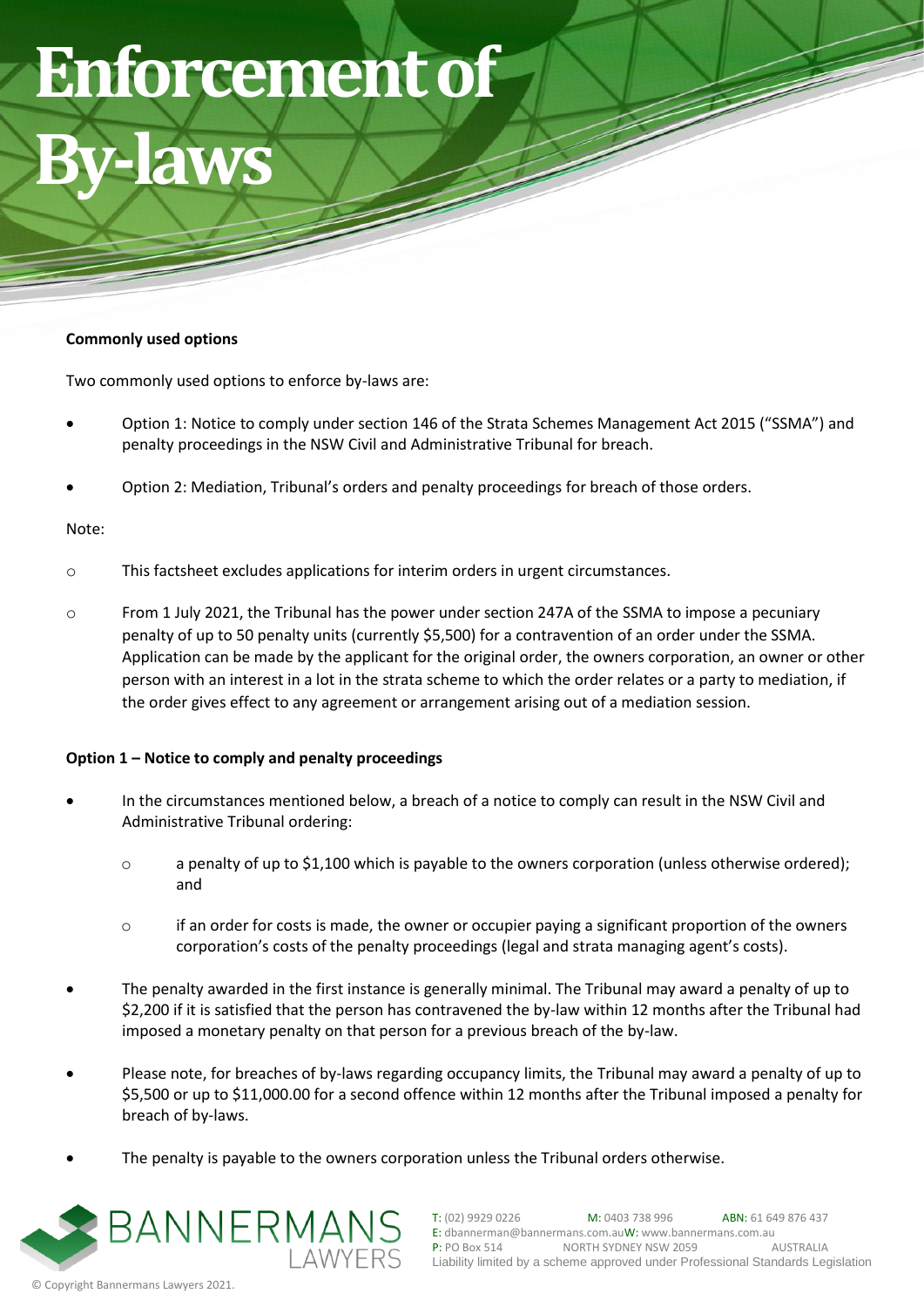- The costs implications are generally a greater deterrent than the penalty itself, however the Tribunal cannot award costs unless it deems there are special circumstances warranting an award of costs.
- Notices to comply and penalty proceedings are usually suitable for minor infractions, such as, breaches of parking by-laws and rubbish.
- The time spent and costs incurred in this option are much less than option 2.
- If the application is dismissed and the Tribunal deems that there are special circumstances warranting an award of costs, the owners corporation could be ordered to pay the owner or occupier's costs.

The usual steps are set out in the following table.

| <b>Steps</b>                                     | <b>Estimate of time</b>                      |
|--------------------------------------------------|----------------------------------------------|
| Resolution from the owners corporation that it   | Time required for a notice of a strata       |
| is satisfied that there has been a breach of the | committee or general meeting.                |
| by-law.                                          |                                              |
| Preparation, signing and service of notice to    | 2 weeks.                                     |
| comply which is valid for 12 months after        |                                              |
| service. A separate notice for each by-law and   |                                              |
| to each owner or occupier should be issued.      |                                              |
| Resolution from the owners corporation that it   | Time required for a notice of a strata       |
| is satisfied that there has been a breach of the | committee or general meeting.                |
| notice to comply and that it will commence       |                                              |
| proceedings in the Tribunal.                     |                                              |
| Complete and file application for a penalty.     | No time limit.                               |
| Tribunal serves application on all parties.      | $1 - 2$ weeks.                               |
| Directions and/or hearing (if it can't be dealt  | $4 - 6$ weeks.                               |
| with, within 30 - 45 minutes it will normally be |                                              |
| treated as a directions hearing).                |                                              |
| Compliance with directions.                      | As per agreed timetable.                     |
| Further directions hearing.                      | As required.                                 |
| Hearing.                                         | As set by the Tribunal.                      |
| <b>TOTAL OF ALL THESE STEPS</b>                  | Usually, completed within 4 to 6 months,     |
|                                                  | however, potentially longer depending on the |
|                                                  | conduct of the parties.                      |
|                                                  |                                              |

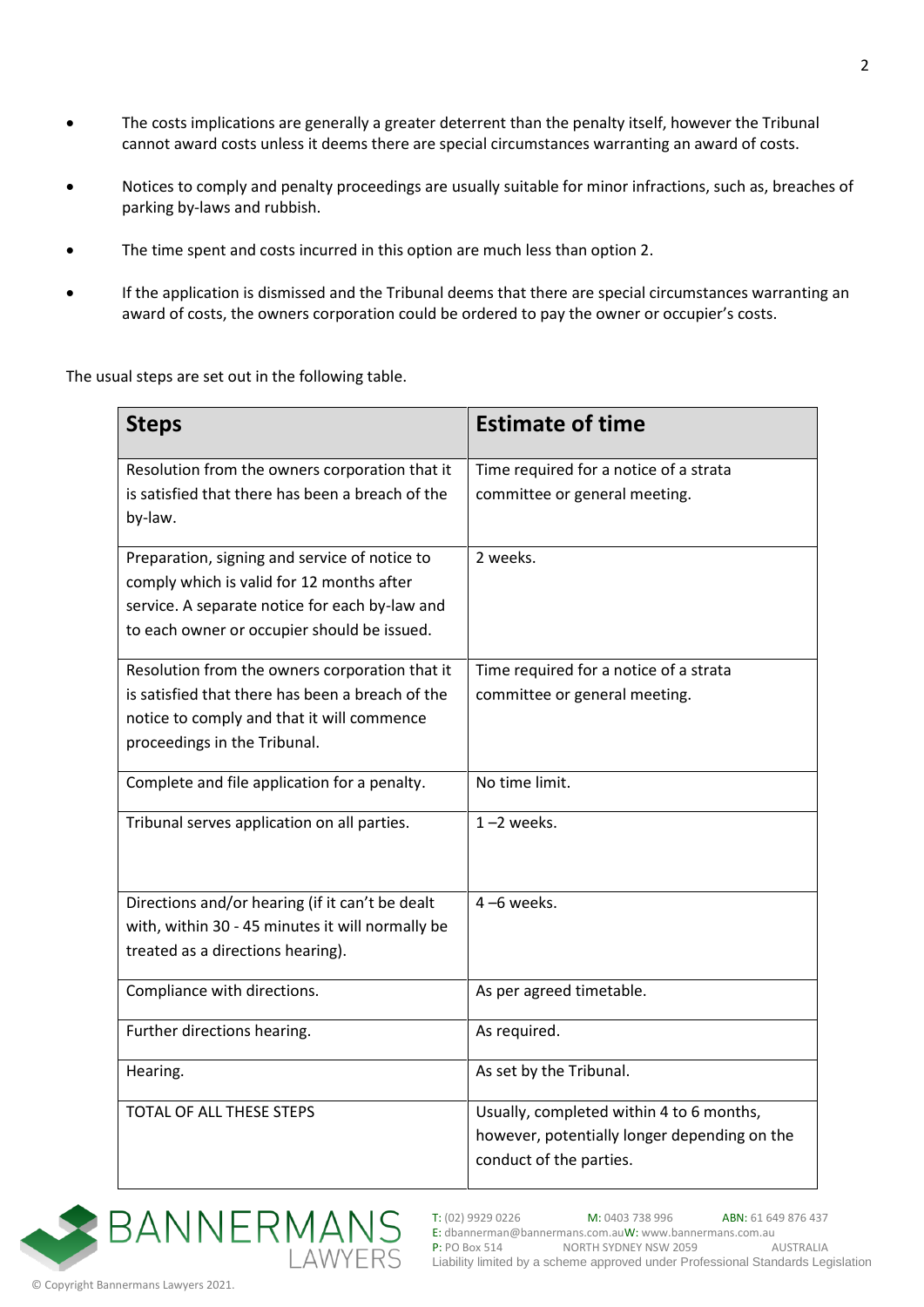#### **Option 2 – Orders to comply with by-laws**

- If the steps set out below are followed, an order can be obtained that someone comply with a by-law or undertake activities to comply with a by-law e.g. to not unlawfully park on common property or to remove works installed without the owners corporation's consent.
- The Tribunal has power to make an order that the owner or occupier pays the owners corporation's costs of Tribunal's orders if it finds that there was special circumstances warranting the awarding of costs.
- The owners corporation is only exposed to the owner's or occupier's costs in the event that the owners corporation's application is dismissed and the Tribunal finds that there are special circumstances warranting the awarding of costs.
- From 1 July 2021, the Tribunal has the power under section 247A of the SSMA to impose a pecuniary penalty of up to 50 penalty units (currently \$5,500) for a contravention of an order under the SSMA. Application can be made by the applicant for the original order, the owners corporation, an owner or other person with an interest in a lot in the strata scheme to which the order relates or a party to mediation, if the order gives effect to any agreement or arrangement arising out of a mediation session.

|  |  | The usual steps involved in this option are set out in the following table: |
|--|--|-----------------------------------------------------------------------------|
|--|--|-----------------------------------------------------------------------------|

| <b>Steps</b>                                     | <b>Estimate of time</b>                        |
|--------------------------------------------------|------------------------------------------------|
| Resolution from the owners corporation that it   | Time required for a notice of a strata         |
| is satisfied that there has been a breach of the | committee or general meeting.                  |
| by-law and that it wants to attempt mediation.   |                                                |
| File application for mediation at the Office of  |                                                |
| Fair Trading.                                    |                                                |
| Office of Fair Trading advises of application    | 1-2 weeks.                                     |
| being made and tentative time for mediation.     |                                                |
| Mediation conducted.                             | 4 weeks.                                       |
| Mediator issues letter regarding mediation.      | $2-5$ days.                                    |
| Complete and file application for Tribunal's     | No time limit.                                 |
| orders.                                          |                                                |
| Tribunal serves application on all parties.      | 1-2 weeks.                                     |
| Tribunal gives both parties time to file written | 3-4 weeks (subject to further extensions being |
| submissions and evidence.                        | granted).                                      |
| Parties file submissions.                        | By close of submission period.                 |
| Tribunal issues orders.                          | 4-8 weeks depending on workload.               |
| Time limit to appeal and/or stay against         | 28 days of when notified by the orders.        |